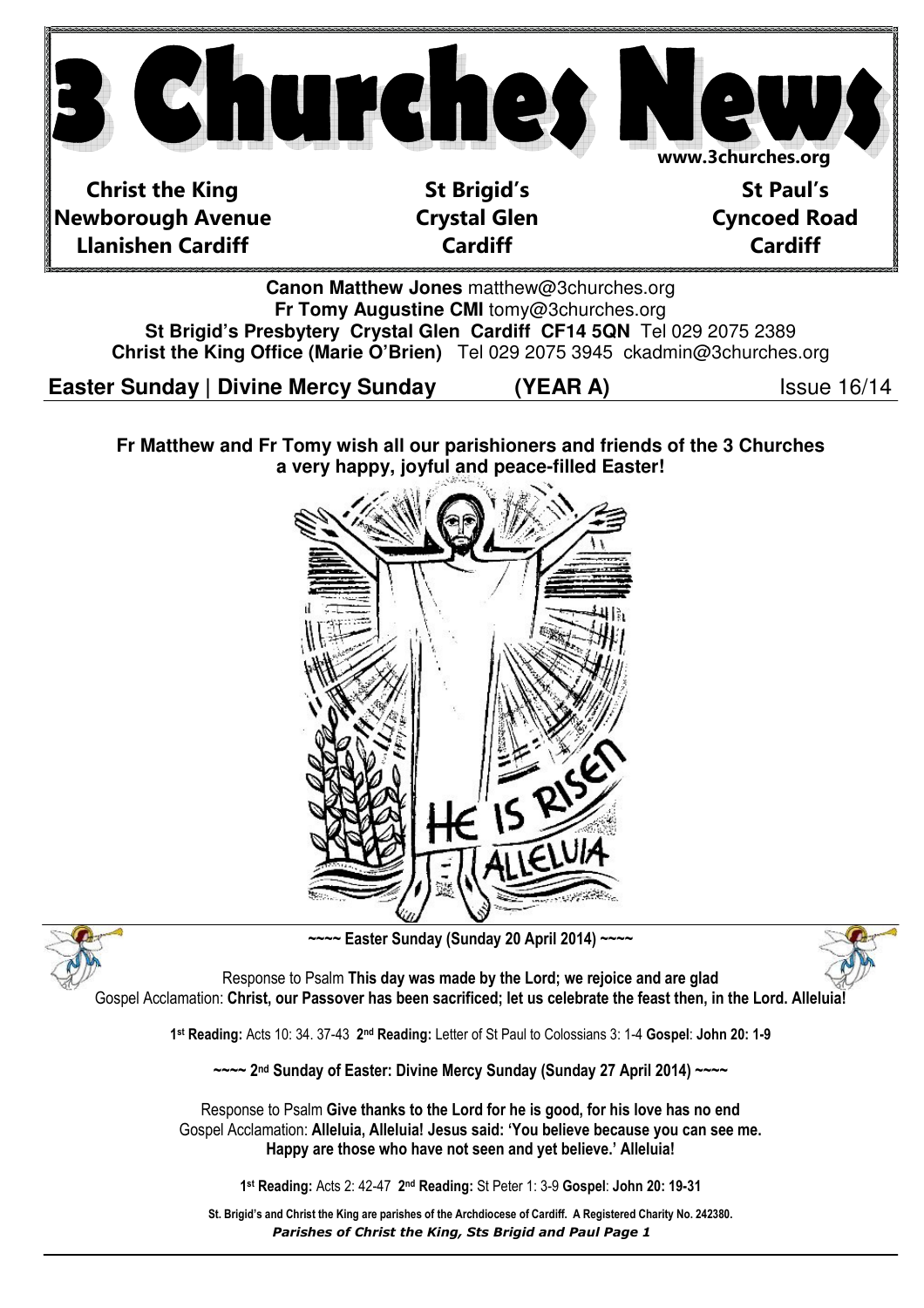### Father's News

### NEWSLETTER

Please note that this newsletter covers two weeks, and also that owing to Fr Tomy being away, there will be fewer weekday Masses.

### Father Owen Hardwicke

Fr Owen Hardwicke will mark 60 years of his priesthood on Friday 25 April with an anniversary mass of thanksgiving at 7.30pm at St Mary of the Angels in Canton, the church where he was ordained. Fr Owen served in the Wrexham diocese but has been a regular visitor to Christ the King for many years and a great help and support to us in the 3 churches since his return to Cardiff in retirement. All are welcome to attend the mass and refreshments afterwards in St Mary's church hall. For further information please contact Elizabeth Taylor 2075 1401. (On 17 June Fr Owen will celebrate a further mass of thanksgiving, this time for his 90<sup>th</sup> birthday, at St Francis Church in Llay.)

# MISSIONS APPEAL

On the weekends 3/4 May and 17/18 May missionary priests will be at Christ the King and then St Brigid/St Paul's respectively to make the annual appeal permitted by the Bishops.

# TORCHLIGHT PROCESSION

The annual Torchlight Procession in honour of Our Lady takes place at Belmont Abbey, Hereford, on Wednesday 14 May starting at 9pm. Preacher: Dom Brendan Thomas. Refreshments available afterwards. Info: 01432 374 735

# **3 Churches**

### CELEBRATE WALES

Our Celebrate Wales Weekend is 3 rd – 4th May at Corpus Christi High School. This faith filled weekend is for the whole family with inspiring talks and workshops, streams for children & young adults aged 3 to 21 and daily Mass, praise and worship. Talented speakers include Charles Whitehead and Pastor Clyde Thomas. Visit our webpage at at a state at a state at a state and state at a state and state at a state at a state at a state at  $\alpha$ www.celebrateconference.org/wales and see why hundreds of people recommend Celebrate Wales as something the whole family can enjoy together as they grow in faith. Pick up a leaflet at the back of the

church, download a booking form at the website or phone 07961 346343 for more details. Help needed for teas and coffee on

the Saturday and Sunday if you can help please come along. This year there is going to be a Crèche. We are looking for a couple of ladies that can help the Mums at this. All talks will be relayed to the room and you do not need to pay any conference fees. Can you please let Caroline Munroe know if you can help with the teas and Pat Williams for the Creche

# LIFE IN THE HOLY SPIRIT

Do you need renewal in your Christian life and faith? Do you want a "refresher" or perhaps you are looking for a "starter"? Are you looking for a follow-up to Celebrate? Do you know much about the Holy Spirit? From Sunday 11 May a series of seven weekly gatherings will take place in St Brigid's Hall at 7.30 where we will revisit the very foundations of our faith and seek to grow in the power of the Holy Spirit in the season of Easter and Pentecost. Speakers will include Fr Matthew, Fr Gareth Leyshon,

Deacon Rob Coyne and others.

### CORPUS CHRISTI SCHOOL

Mrs Angela Thomas has been appointed by the Governors of Corpus Christi High School as acting Headteacher with effect from September 2014. Mrs Pat Pavlovic has been appointed acting Deputy Headteacher. The school has decided that, although successful at interview, it is not appropriate for Mr Chris Belli to assume the

Headteacher post for September 2014. Mr David Stone retired earlier in the school year, and Mr David Cushion has meanwhile been acting Headteacher, but he also is retiring in the summer. Mrs Thomas and Mrs Pavlovic are both well-known and respected in the Corpus Christi community, so we can be sure that the school will be in safe hands until the process to appoint a permanent Headteacher resumes.

Please pray for Leila Helena Tong and Solomon Michael Tong who will be baptized at St Brigid's on Easter Sunday and also, Estella Jolly who will be baptized at Christ the King on Sunday 27 April. Please also remember their parents and godparents in your prayers.

# CWL

The next C.W.L. monthly meeting will be on Monday 28 April at 2pm at St. Paul's. After the meeting we will have our annual Section A.G.M. The next charity coffee morning will be after the 09.30 mass at St. Paul's on Friday 2 May. Proceeds will be for St. David's College Lourdes Group.

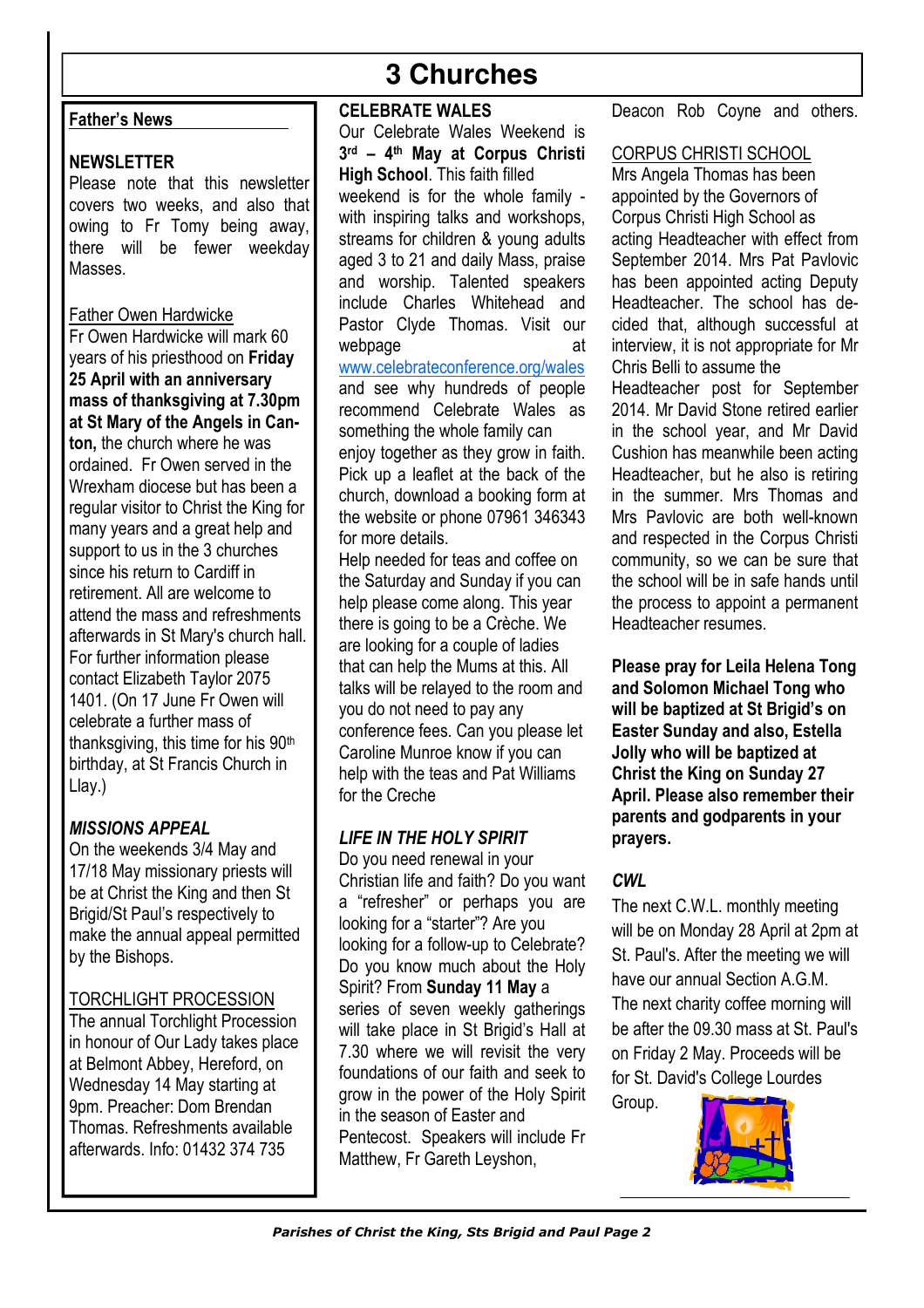# **St Brigid's & St Pauls**

# R.I.P.

Please pray for the repose of the souls of Olga Davies (requiem St Paul's Wednesday 10.30). Brigid Skene (Service at St Brigid's Friday 3.30pm celebrated by Fr Phil Scanlon) and Vincent Regan, son of Jim and Pauline, (requiem at St Brigid's Tuesday 29<sup>th</sup> 12 noon). We remember their families and extend our condolences to them. Eternal rest grant to them, Lord.

**Christ the King** 

### Altar Linen

W/c 21 April: Lynne Davies W/c 28 April: Rhona Flynn

# Christ the King Church Roof

The major project to put a new roof on Christ the King Church begins this Tuesday 22 April. The project will last up to five weeks, but it is expected that minimal disruption to activity inside the Church will be caused. We know that all parishioners will be patient while this important job is carried out.

### Parish Office

Please note that the CTK Parish office will not be open until Monday 28 April. If you have any urgent messages please contact St Brigid's presbytery.

# Sandwich making for the homeless will take place in the parish centre on Monday 28 April

at 1.15pm.



### Prayer Petition Letters

Letters for those who have agreed to pray especially for those in the petition book will be at the back of the church.

The next Poems and a Glass will take place in the parish centre on Sunday 27 April at 7pm.

### Christian Aid Week 11th -17th Mav

Christian Aid week is approaching and we will have our usual forty two streets to cover. A list of streets and envelopes will be available shortly. Can you could help with the distribution and collection of the envelopes? Do ring Ann on 2075 2900 if you are interested.

# United for Justice and Peace

A cake sale will be held on Sunday 27 April after 8.30 and 10.30 Masses. Please bring any contributions to the Parish Centre before Mass.

| Sunday April 20th Easter Sunday |                     |                                                                                                 |                      |  |  |  |
|---------------------------------|---------------------|-------------------------------------------------------------------------------------------------|----------------------|--|--|--|
|                                 | 8pm St Brigid's     | Easter Vigil and First Mass (John & Norma Pathy)<br>Holy Saturday                               |                      |  |  |  |
|                                 | 9pm C the K         | <b>Easter Vigil and First Mass</b>                                                              |                      |  |  |  |
| Sun, 8.30am C the K             |                     | Deceased members of the O'Brien Family (H Owen)<br>Easter Sunday                                |                      |  |  |  |
|                                 | 9am St Paul's       | Jo Regan (Horton)                                                                               |                      |  |  |  |
|                                 | 10.30am St Brigid's | <b>People of the Parish</b>                                                                     |                      |  |  |  |
| 10.30am C the K                 |                     | <b>Children of the Parish</b>                                                                   |                      |  |  |  |
|                                 | 11.45am St Brigid's | <b>Baptisms: Leila Helena Tong and Solomon Michael Tong</b>                                     |                      |  |  |  |
|                                 | 6pm St Brigid's     | <b>Dec'd Carey Family</b>                                                                       |                      |  |  |  |
|                                 | 7.30pm St Brigid's  | <b>Easter Sunday Praise</b>                                                                     |                      |  |  |  |
| Mon. 9.30am St Brigid's         |                     | Easter Octave                                                                                   |                      |  |  |  |
| Tues, 9.30am C the K            |                     | John Lloyd (Evelyn Lloyd)                                                                       | Easter Octave        |  |  |  |
| 10.30am                         | Wed. St Paul's      | <b>Requiem: Olga Davies</b>                                                                     | <b>Easter Octave</b> |  |  |  |
| 7.30pm C the K                  |                     | Deceased members of the parish whose anniversaries<br>occur this month                          |                      |  |  |  |
| Thurs, 9.30am C the K           |                     | <b>Intentions of Pat &amp; John Worthington (Gill, Lynda &amp;</b><br><b>Val)</b> Easter Octave |                      |  |  |  |
|                                 | 7.30pm St Brigid's  | <b>Holy Souls</b>                                                                               | Easter Octave        |  |  |  |
| Fri. 9.30am St Paul's           |                     | Jo Regan (Horton)                                                                               | Easter Octave        |  |  |  |
|                                 | 3.30pm St Brigid's  | <b>Funeral Service: Brigid Skene</b>                                                            |                      |  |  |  |

Parishes of Christ the King, Sts Brigid and Paul Page 3